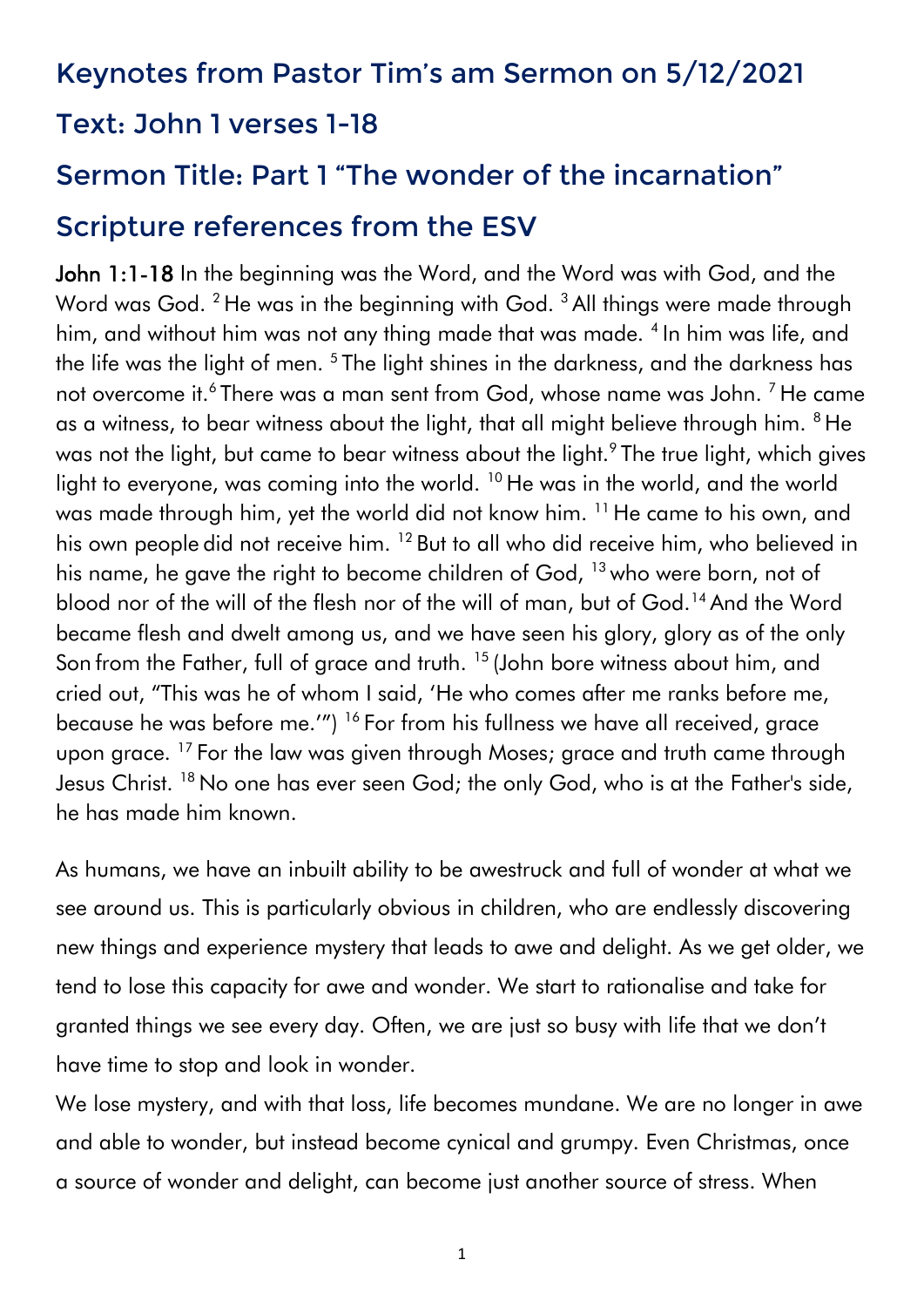mystery is gone, we lose the sense of awe and wonder that brings joy and delight to life.

How can we recover that sense of awe and wonder? What will captivate us to such an extent that we will stop rationalising and want to take time to stop, stare and enjoy?

## God created us with the ability to wonder, and he did it so that we might delight in Him, to His glory, for the good of all people.

Sin has clouded our vision of God and his glory, so that we don't delight in him or honour him as God. Instead, we look to physical things to fill our hearts with wonder and awe, but the problem is that our hearts were made for eternal things and therefore physical things can never satisfy the eternal longings of our hearts. We become bored with them and take them for granted.

We need God, by his Spirit, to open our spiritual eyes, the eyes of our hearts, to see the glory of God and to delight in him and glorify him. If we have lost our sense of wonder and awe, then we need to

# refocus our gaze on the glory of God, especially as he is seen in the Lord Jesus Christ.

John 1:14 shows us the way: And the Word became flesh and dwelt among us, and we have seen his glory, glory as of the only Son from the Father, full of grace and truth.

The Word, of course, is Jesus. We know about the historical Jesus who:

- was born on earth 2000 years ago. He lived, performed miracles and yet was hated and put to death
- is followed by millions of people who call themselves Christians, after him, and are willing to give up sinful pleasures and even to give up their lives for him

### Who really is he? (w1-5 above)

1. Jesus Christ is eternal  $-$  In the beginning was the Word  $(v1)$ 

The Bible begins: In the beginning God (Genesis 1:1), which speaks of God being eternal. Before anything existed, God was and always has been. John tells us that Jesus was in the beginning, meaning that he too is eternal. Jesus always has been. He didn't begin his existence 2000 years ago, or even at creation. (Col 1:17 see p4).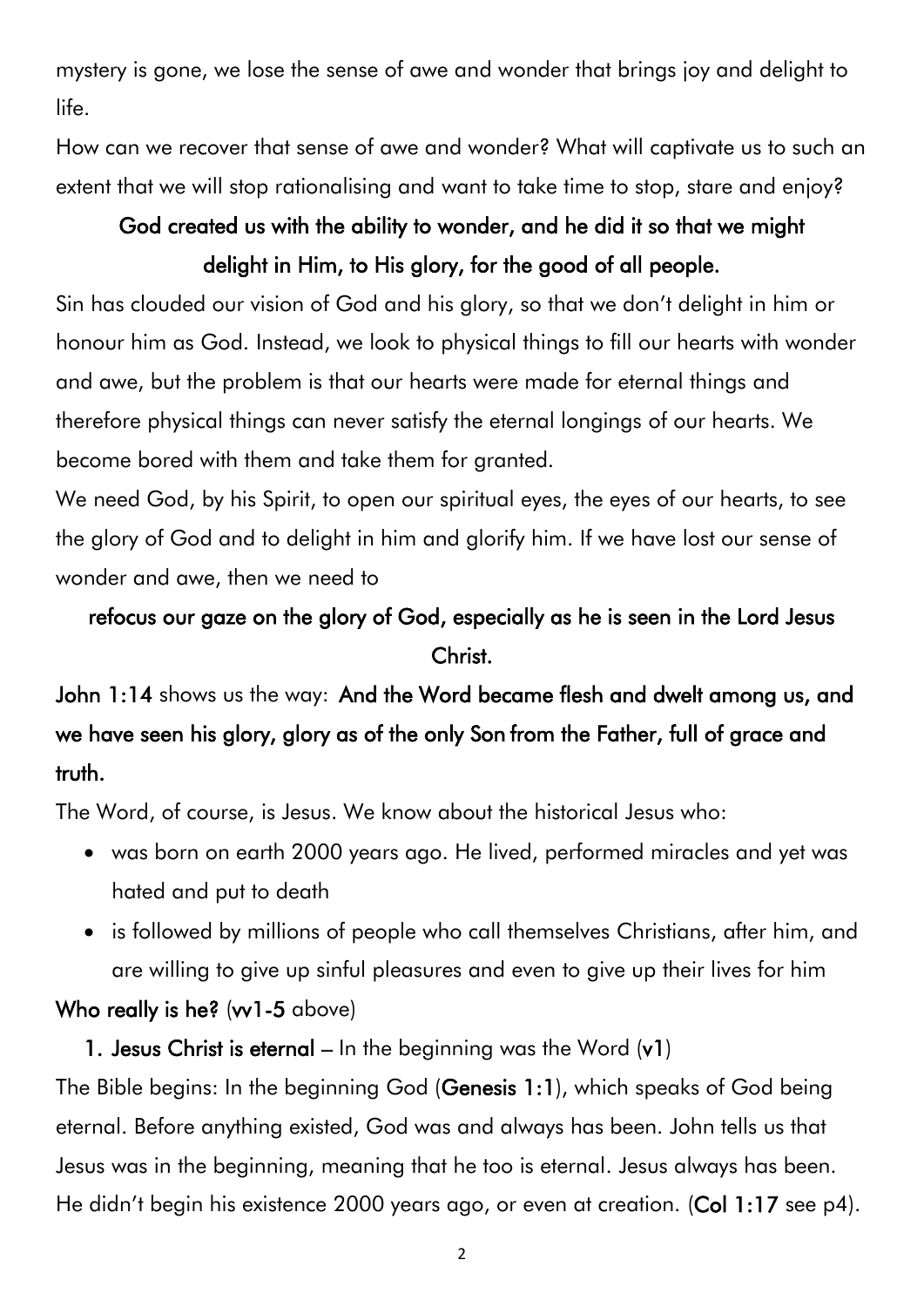#### 2. Jesus Christ is one with the Father, yet distinct from the Father – In the

beginning was the Word and the Word was with God (v1 above). In v18 (above), John introduces God as Father. Jesus constantly refers to God as Father, and in v1 a distinction is made between the Word and the Father. They are not the same person. The Word is with God (the Father) so they cannot be the same, yet at the same time there is a oneness. The sentence implies a personal relationship that is intimate, unique and mysterious. The mystery lies in in the phrase 'and the Word was God' (v1)

## 3. Jesus Christ is very God – the Word was with God yet at the same time the Word was God (v1)

How can two distinct persons be one being? Here is mystery indeed and it gives us two choices.

- a) We can dismiss the mystery and try to explain it away. We might think to ourselves that John must have meant something else, or it's been badly translated. Pride might make us say that it can't be true simply because we can't understand it.
- b) We can embrace the mystery and allow it to lead us to awe and wonder at our God. We can choose to say: it doesn't make sense to me but I am going to believe it because it is here in God's word. I am going to stop in the midst of the busyness and drudgery of life and gaze at our God in wonder and worship.

This verse tells us that Jesus Christ is not a created angel or an inferior sort of God, and nor is he merely a human being who had a unique power.

#### Jesus Christ is nothing less than perfect God (J C Ryle)

4. Jesus Christ is creator of all things – all things were made through him..... (v3 above)

Everything that has been made (created) was made by Jesus Christ, hence we can see that Jesus Christ, the Word, was not made by God. Jesus Christ made everything that was made, so he himself could not have been made. As God was speaking the universe (all the planets, angels, demon, plants, animals and humans) into existence,

3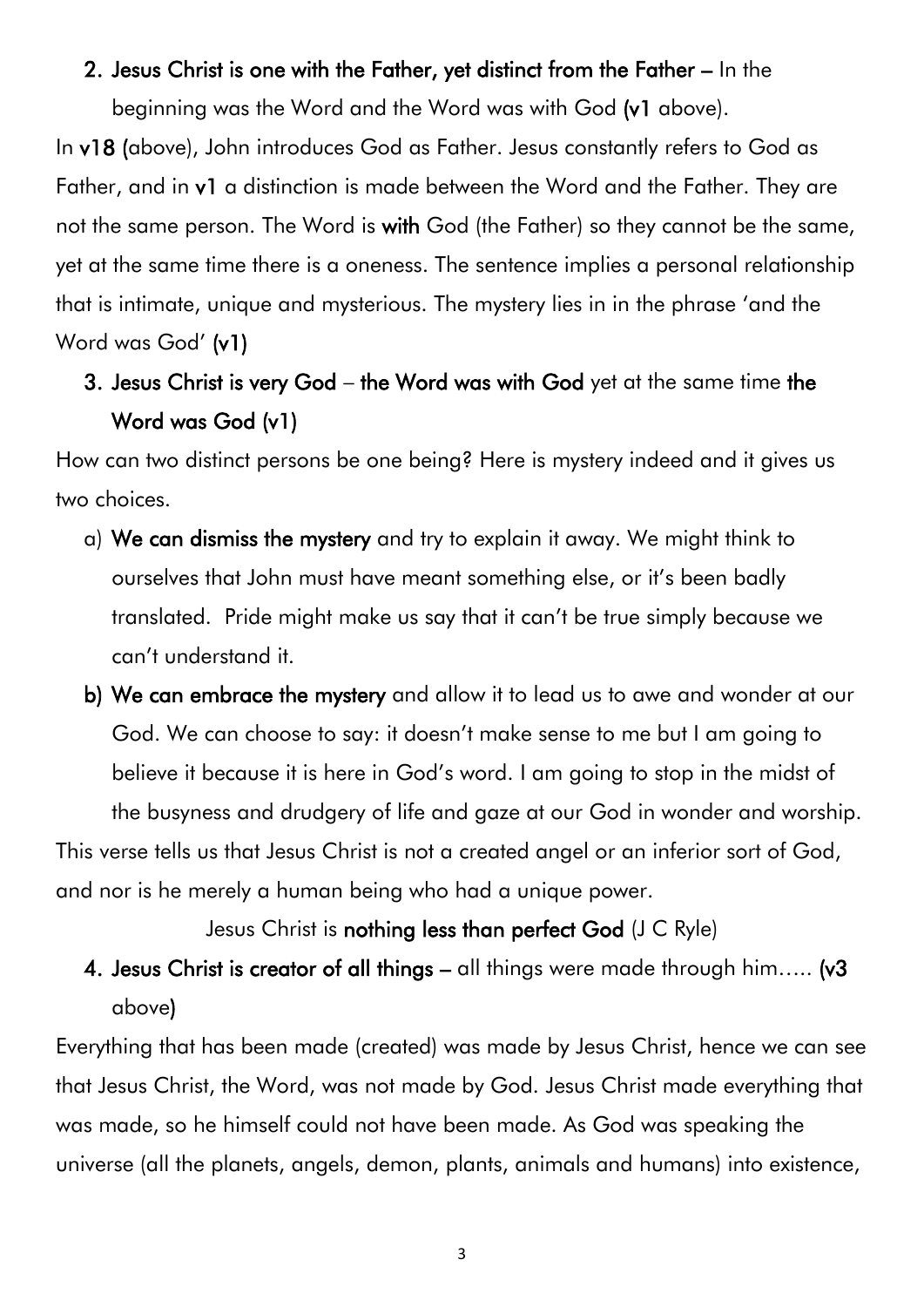he was doing so through the Word, the Lord Jesus Christ, so that he is seen to be the creator of all things. (Col 1:16 see p4)

# 5. Jesus Christ is the source of all spiritual life – in him was life and the life was the light of men……(v4 above)

Jesus Christ is the source of all physical life, but we are more than just physical beings. People try to deny it, but we are also spiritual beings. Deep down, we know there is more than just what we see, which is why people talk of their loved ones having gone to a better place when they die, or are interested in the paranormal or speak of connecting with something bigger than themselves.

We are spiritual beings, but by nature we are born spiritually dead. Hence, we don't want to accept that Jesus Christ is eternal, the one and only Son of God, being in very nature God and creator of all things. In our spiritually dead state, we are not excited by this and it does not make sense.

• Even now, people are chasing pleasures in so many other ways, but Jesus remains boring to them.

When we become spiritually alive, Jesus Christ does make sense. There are mysteries that we don't understand, but those mysteries only serve to lead us to wonder, awe and worship. Jesus Christ is the source of our spiritual life (v4), and the way to receive that life is through receiving Christ, or believing in him (w11-13 above).

# You will never have true spiritual life in your soul unless you receive Jesus Christ, the **Word**

Who is the real Jesus, the Word about whom John speaks here? We have seen that the real Jesus is:

- Eternal he is from everlasting to everlasting, and in that sense, outside of time
- One with the Father, yet distinct from him he is distinct from God yet united to him
- Very God neither a god, nor an angel, nor just a human with divine power. He is very God
- The creator everything that has been made was made by him, including humans and the entire universe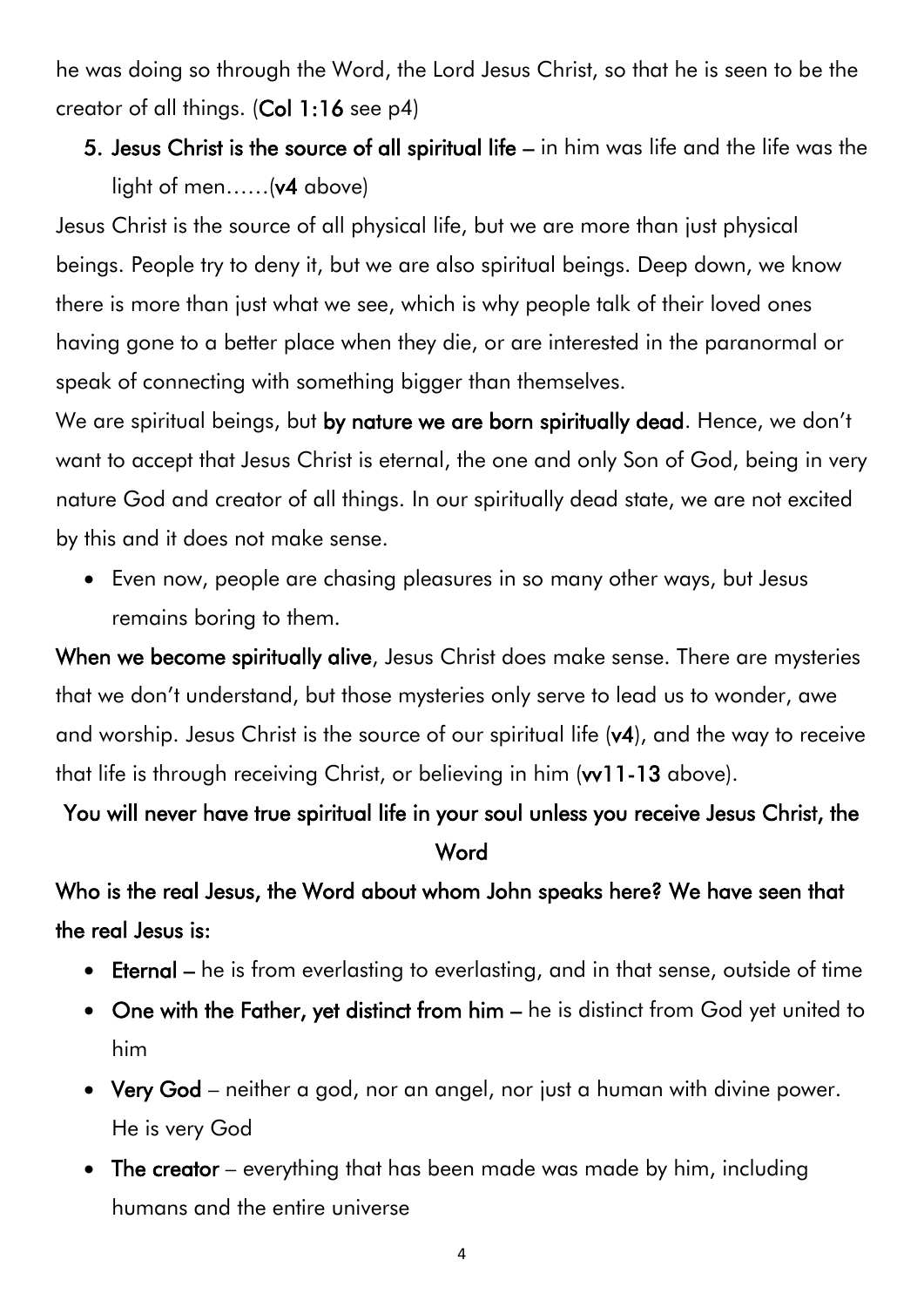• The source of all spiritual life – only through Jesus Christ can we know and enjoy fellowship with God

### No one is bigger, greater, grander, more important or more awesome than Jesus Christ

### And the Word became flesh and dwelt among us (v14 above) – ponder on these

words and be in awe. The one who:

- For all eternity stood outside of time, stepped into time to be born as a human being
- Was face to face with the Father left the splendour of heaven to live on our earth
- Is very God became a man so that he was both God and man in one being
- Created human flesh became what he created
- Is the source of spiritual life became human and died on a cross to save us from sin with all its consequences

### That is the wonder of the Incarnation

### Our God, the Word, became a human and lived among us.

What does this mean for us?

I. Jesus Christ knows what life is like for us. Fully God and fully man in one being, he was without sin yet he has experienced human life in a world of sin, suffering and pain. He understands our pain and knows exactly what we need.

Our God knows what it is like to live in the flesh

II. Jesus Christ is able to fill us with awe and wonder. In our universe, there is much that leaves us awestruck. How much more awesome, then, is the one who created it. There is enough mystery and glory in Christ to fill us with awe and wonder for the rest of our lives and all eternity. We need to take time to stop and chew scripture over in our minds. Take v18 (above) as a starting point. Stop trying to explain away what we don't understand, receive the mysteries as a little child and we will find that

Jesus Christ is more awe-inspiring and joy-filling than anything else.